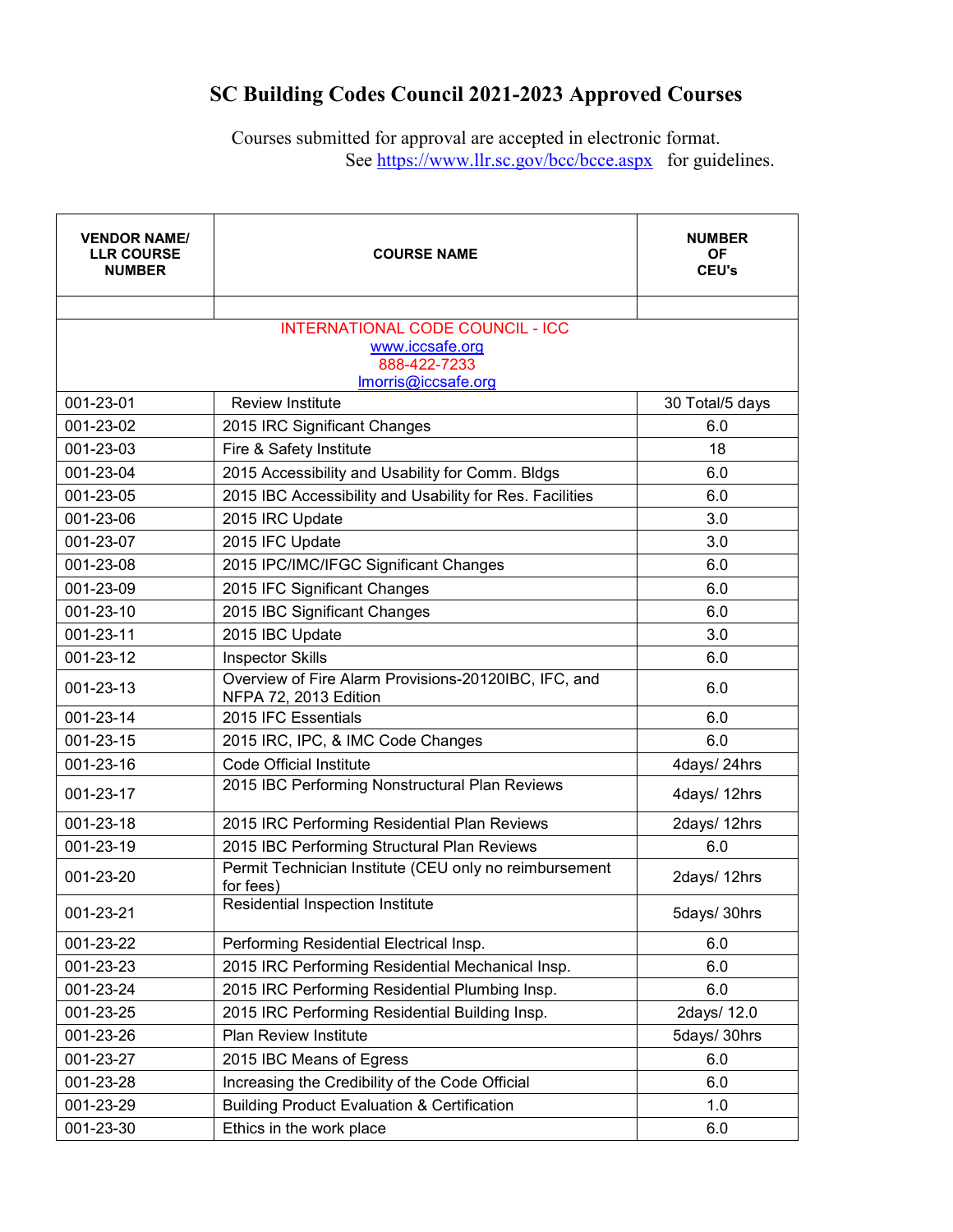| 001-23-31 | Healthcare Facilities Provisions of the 2014 National Elec.<br>Code                                                  | 3.0                   |
|-----------|----------------------------------------------------------------------------------------------------------------------|-----------------------|
| 001-23-32 | Electrical Res. Installation, 2015 IRC                                                                               | 3.0                   |
| 001-23-33 | 2015 IRC Essentials Highlights                                                                                       |                       |
| 001-23-34 | 2015 IFC Performing Comm. Fire Insp                                                                                  | 6.0                   |
| 001-23-35 | 2015 IBC Essentials                                                                                                  | 6.0                   |
| 001-23-36 | 2015 ICC Commercial Cooking Systems                                                                                  | 3.0                   |
| 001-23-37 | 2015 IEBC Overview                                                                                                   | 6.0                   |
| 001-23-38 | 2015 IPMC Overview                                                                                                   | 6.0                   |
| 001-23-39 | 2015 IBC Fire and Life Safety                                                                                        | 6.0                   |
| 001-23-40 | Residential Bldg. Inspection                                                                                         | 3 1/2 days = 21hrs    |
| 001-23-41 | Principles of Building Safety Institute                                                                              | $3$ days = 18hrs      |
| 001-23-42 | Leadership Inst. CEU'S ONLY                                                                                          | $3$ days = 18hrs      |
| 001-23-43 | Multigenerational Communications CEU'S ONLY                                                                          | 3 days =18hrs         |
| 001-23-44 | 2015 IBC Accessible Means of Egress                                                                                  | 3hrs                  |
| 001-23-45 | 2015 IBC Mixed Occupancies                                                                                           | 3hrs                  |
| 001-23-46 | 2015 IBC Exit Systems                                                                                                | 3hrs                  |
| 001-23-47 | 2015 IBC Special Building Types & Features                                                                           | 3hrs                  |
| 001-23-48 | B2-Commercial Bldg. Insp.                                                                                            | $3.5$ days = $21$ hrs |
| 001-23-49 | S1-Structural Steel & Bolting Special Insp.                                                                          | $2.5$ days = 15hrs    |
| 001-23-50 |                                                                                                                      |                       |
|           | <b>High Piled Combustible Storage</b>                                                                                | 3.0                   |
| 001-23-51 | 2018 IPC Update                                                                                                      | 3.0                   |
| 001-23-52 | 2018 IFC Update                                                                                                      | 3.0                   |
| 001-23-53 | 2018 IRC Update                                                                                                      | 3.0                   |
| 001-23-54 | 2018 IBC Update                                                                                                      | 3.0                   |
| 001-23-55 | Legal Aspects of Code Administration                                                                                 | 6.0                   |
| 001-23-56 | 2015 IBC Fire-Stopping, Joint Systems and Dampers                                                                    | 6.0                   |
| 001-23-57 | 2018 IBC Significant Changes                                                                                         | 6.0                   |
| 001-23-58 | 2018 IRC Significant Changes                                                                                         | 6.0                   |
| 001-23-59 | 2015 IPC Design, Installation & Insp. Principles                                                                     | 6.0                   |
| 001-23-60 | 2015 IMC Design, Installation & Insp. Principles                                                                     | 6.0                   |
| 001-23-61 | Design Professional Institute                                                                                        | 2days-12hrs           |
| 001-23-62 | 2018 IBC Essentials Building Planning                                                                                | 3.0                   |
| 001-23-63 | 2018 IRC Essentials Design Criteria, Foundations,<br>Framing, and Finishes                                           | 3.0                   |
| 001-23-64 | 2018 IFC Essentials: General Precautions Against Fire<br>(Chapter 3,4,5,6)                                           | 3.0                   |
| 001-23-65 | 2018 IBC Essentials Means of Egress and Fire Protection                                                              | 3.0                   |
| 001-23-66 | 2018 IFC Essentials: Fire and Life Safety (Chapters<br>7,8,9,10                                                      | 3.0                   |
| 001-23-67 | 2018 IRC Essentials Fire and Life Safety, Energy<br>Conservation, Mechanical, Plumbing, and Electrical<br>Provisions | 3.0                   |
| 001-23-68 | Best Practices: Lessons Learned from Building<br>Departments                                                         | 1.5                   |
| 001-23-69 | 2018 IPC, IMC, IFGC Significant Changes                                                                              | 6.0                   |
| 001-23-70 | 2018 IMC Design, Installation & Inspection Principles                                                                | 3.0                   |
| 001-23-71 | 2018 IPC Design, Installation & Inspection Principles                                                                | 3.0                   |
| 001-23-72 | 2018 IBC & IFC Assembly Spaces                                                                                       | 6.0                   |
| 001-23-73 | 2018 IRC Essentials                                                                                                  | 6.0                   |
| 001-23-74 | <b>Commercial Hoods</b>                                                                                              | 3.0                   |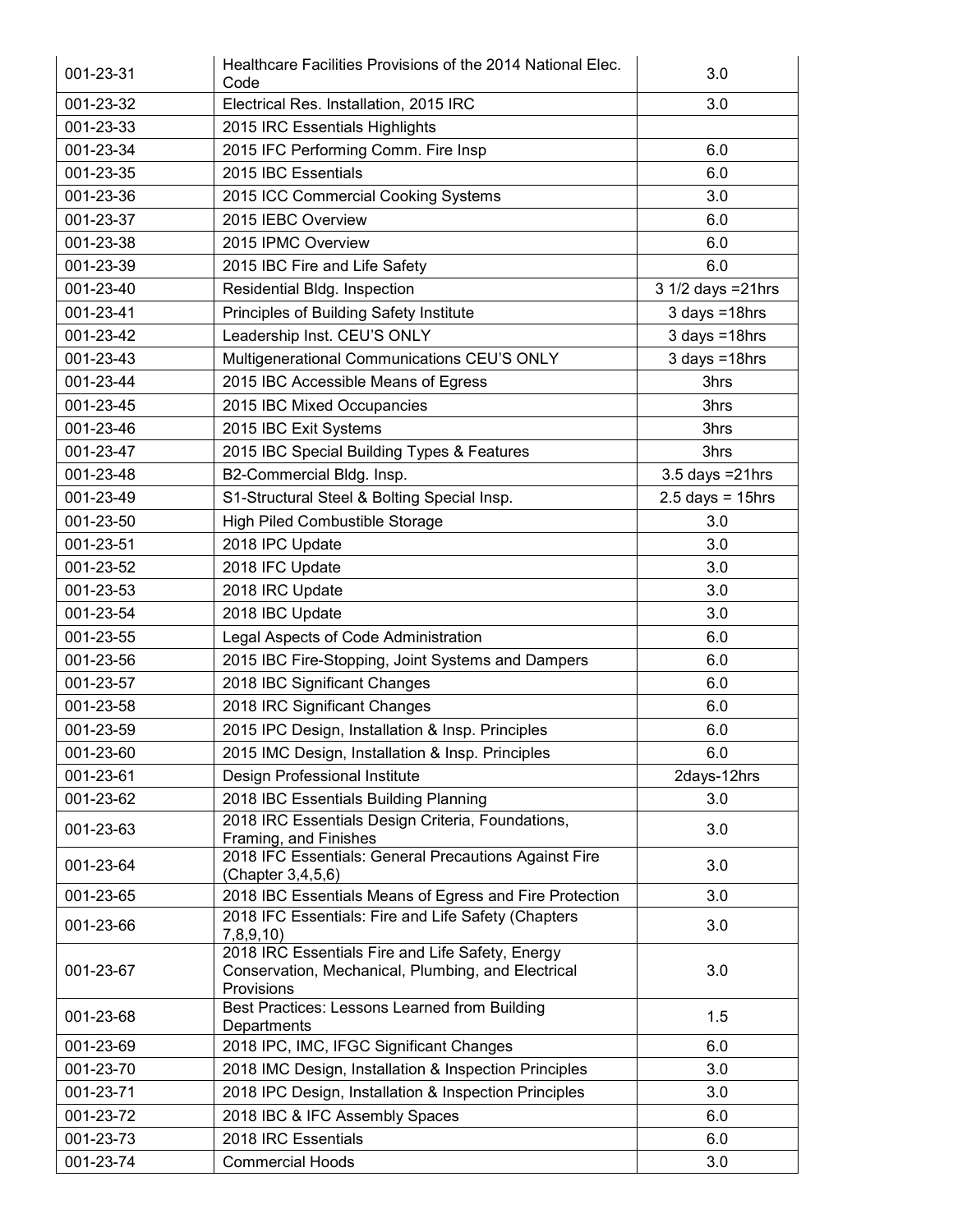| 001-23-75 | 2018 IBC Building Classification                                                                                                                                                       | 6.0                                                                                                              |
|-----------|----------------------------------------------------------------------------------------------------------------------------------------------------------------------------------------|------------------------------------------------------------------------------------------------------------------|
| 001-23-76 | <b>Essential Skills for Rising Leaders</b>                                                                                                                                             | 6.0 ceu credit only                                                                                              |
| 001-23-77 | IMC & IFGC Combustion Air & Venting                                                                                                                                                    | 6.0                                                                                                              |
| 001-23-78 | 2018 IPC, IMC, IFGC-Transition from 2012                                                                                                                                               | 6.0                                                                                                              |
| 001-23-79 | 2018 IRC Townhouse Fire & Life Safety                                                                                                                                                  | 6.0                                                                                                              |
| 001-23-80 | Permit Technician-Scope of Practice                                                                                                                                                    | 6rs (CEU'S ONLY)                                                                                                 |
| 001-23-81 | 2018 IBC Fire and Smoke Protection Features                                                                                                                                            | 6hrs                                                                                                             |
| 001-23-82 | 2018 IBC Apartment Buildings                                                                                                                                                           | 6hrs                                                                                                             |
| 001-23-83 | 2018 Methods of Venting Plumbing Fixtures and Traps                                                                                                                                    | 3.0                                                                                                              |
| 001-23-84 | 2018 IPC Nonpotable Water Systems                                                                                                                                                      | 3.0                                                                                                              |
| 001-23-85 | 2018 IMC Design & Plan Review                                                                                                                                                          | 6hrs                                                                                                             |
| 001-23-86 | 2021 Hearing Schedule<br><b>ISPSC</b><br><b>IFGC</b><br><b>IPC</b><br><b>IRC-P</b><br>IRC-M<br><b>IMC</b><br><b>IPMC</b><br><b>IWUIC/IFC</b><br><b>IBC-FS</b><br><b>IBC-G</b><br>IBC-E | 1hr<br>1hr<br>5hrs<br>1hr<br>1hr<br>3hrs<br>1hr<br>12hrs (2days)<br>8hrs (2days)<br>6hrs (2days)<br>7hrs (2days) |
| 001-23-87 | 2021 IPC, IMC, IFGC Significant Changes                                                                                                                                                | 6hrs                                                                                                             |
| 001-23-88 | 2021 Commercial Building Inspector Webinar Series:<br><b>Footings and Foundations</b>                                                                                                  | 1.5hrs                                                                                                           |
| 001-23-89 | 2018 IBC Accessibility and Usability for Commercial and<br><b>Residential Buildings</b>                                                                                                | 6.0hrs                                                                                                           |
| 001-23-90 | 2021 Hearing Schedule<br><b>ADMIN</b><br><b>IEBC</b><br><b>IRC-B</b><br>IBC-S & IEBC-S                                                                                                 | 6hrs(1day)<br>8.5 hrs (3days)<br>21 hrs (3.5days)<br>24hrs (5days)                                               |
| 001-23-91 | 2021 IBC Mixed Occupancies                                                                                                                                                             | 3hrs                                                                                                             |
| 001-23-92 | 2018 IBC Mixed Occupancies                                                                                                                                                             | 3hrs                                                                                                             |
| 001-23-93 | 2021 IRC Common Code Violations                                                                                                                                                        | 3hrs                                                                                                             |
| 001-23-94 | 2021 IRC Significant Changes                                                                                                                                                           | 6hrs                                                                                                             |
|           | <b>ENGLAND ENTERPRISES</b><br>www.ibcode.net<br>843-747-3575                                                                                                                           |                                                                                                                  |
| 002-23-01 | Commercial Energy                                                                                                                                                                      | 3.5                                                                                                              |
| 002-23-02 | <b>Residential Energy</b>                                                                                                                                                              | 3.5                                                                                                              |
| 002-23-03 | Accessibility Inspector                                                                                                                                                                | 12                                                                                                               |
| 002-23-04 | Residential Building Inspector                                                                                                                                                         | 24                                                                                                               |
| 002-23-05 | Residential Design Criteria (IRC Ch. 3)                                                                                                                                                | 6                                                                                                                |
| 002-23-06 | Residential Electrical Inspector                                                                                                                                                       | 18                                                                                                               |
| 002-23-07 | Residential Building Plan Review                                                                                                                                                       | 12                                                                                                               |
| 002-23-08 | Res./Comm. Mechanical Inspector                                                                                                                                                        | 18                                                                                                               |
| 002-23-09 | Commercial Building Plan Review                                                                                                                                                        | 18                                                                                                               |
| 002-23-10 | Commercial Building Inspector                                                                                                                                                          | 24                                                                                                               |
| 002-23-11 | Means of Egress                                                                                                                                                                        | 6                                                                                                                |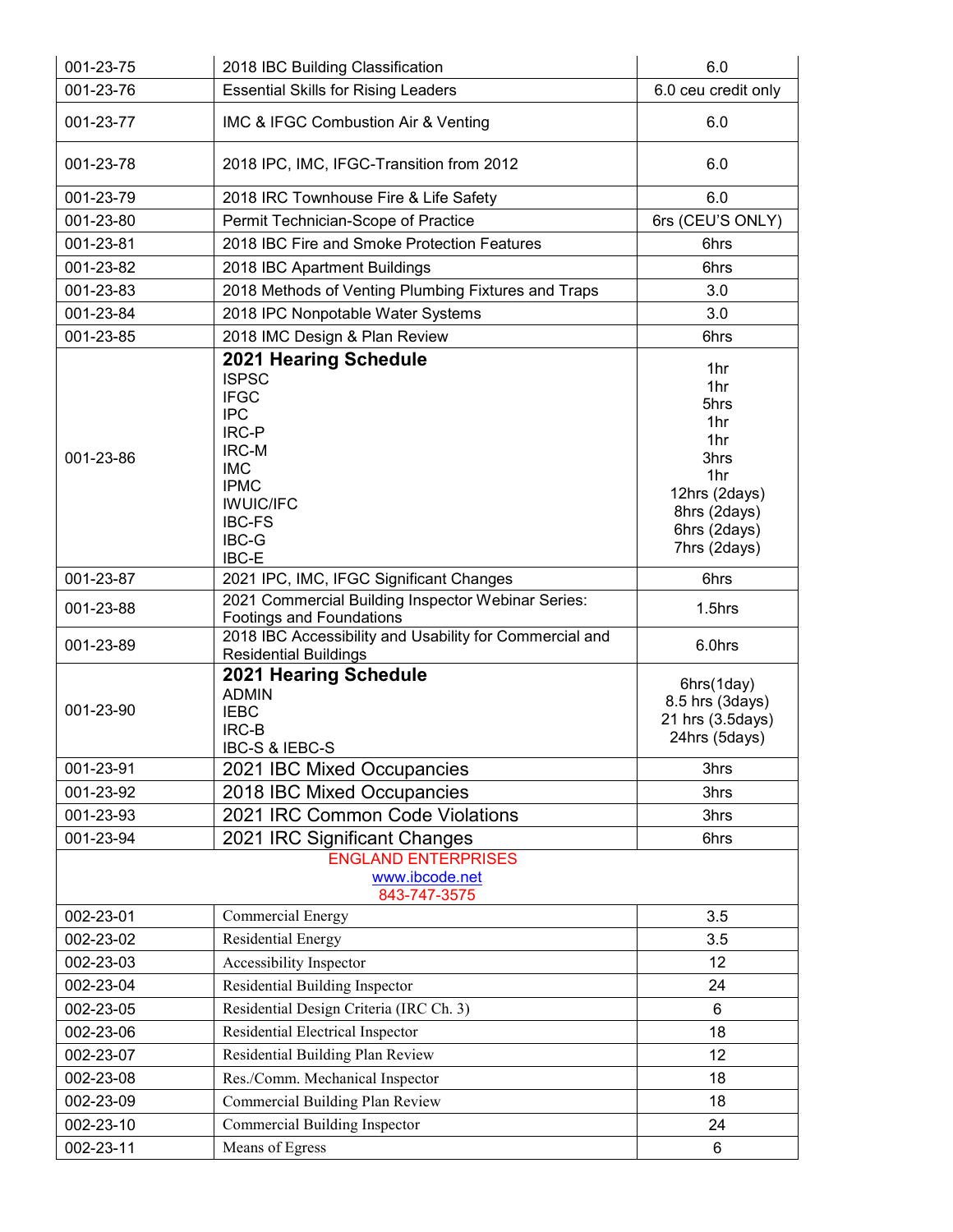| 002-23-12 | Commercial Electrical Inspector                    | 24              |
|-----------|----------------------------------------------------|-----------------|
| 002-23-13 | <b>NEC Special Provisions</b>                      | 6               |
| 002-23-14 | Inspector Law                                      | 6               |
| 002-23-15 | <b>Building Dept. Operations</b>                   | 6               |
| 002-23-16 | Manufactured Home Inspections                      | $6\phantom{1}6$ |
| 002-23-17 | Res/Com Plumbing Inspector                         | 18              |
| 002-23-18 | Comm. Energy Inspector                             | $6\phantom{1}6$ |
| 002-23-19 | Residential Energy Inspector                       | 6               |
| 002-23-20 | Property Maintenance Inspector                     | 12              |
| 002-23-21 | Comm. Hood Inspections                             | 6               |
| 002-23-22 | <b>Elevator Inspections</b>                        | $6\phantom{1}6$ |
| 002-23-23 | Coastal & Floodplain Inspector                     | 12              |
| 002-23-24 | Chapter 17- Rebar Inspector                        | 6.0             |
| 002-23-25 | Chapter 17-Soils Inspector                         | 6.0             |
| 002-23-26 | Chapter 1-Rebar Inspector                          | 4.0             |
| 002-23-27 | Chapter 1-Soils Inspector                          | 4.0             |
| 002-23-28 | CBO Legal and Management                           | 12              |
| 002-23-29 | Building Codes & Standards                         | 24              |
| 002-23-30 | Residential and Commercial Elevators               | 3.5             |
| 002-23-31 | IRC Chapter 6-Wall Bracing                         | 3.5             |
| 002-23-32 | CBO Legal Module                                   | 12              |
| 002-23-33 | CBO Management Module                              | 12              |
| 002-23-34 | New Electrical Technology                          | 3.0             |
| 002-23-35 | Pools and Decks                                    | 3.0             |
| 002-23-36 | <b>Existing Building Codes</b>                     | 6.0             |
| 002-23-37 | Intro to Solar Water Heating for Code Officials    | 3.0             |
| 002-23-38 | Property Maintenance Insp.                         | 6.0             |
| 002-23-39 | <b>Hazardous Material Code Provisions</b>          | 4.0             |
| 002-23-40 | Solar Energy                                       | 4.0             |
| 002-23-41 | <b>IBC Chapter 17 Provisions</b>                   | 6.0             |
| 002-23-42 | Commercial Height & Area Calculations              | 6.0             |
| 002-23-43 | <b>New Product Approvals</b>                       | 3.0             |
| 002-23-44 | Electrical Basics for the Non-Electrician          | 3.0             |
| 002-23-45 | <b>Hazardous Material Code Provisions</b>          | 6.0             |
| 002-23-46 | Inspector Workplace Safety                         | 4.0             |
| 002-23-47 | <b>Inspector Ethics</b>                            | 4.0             |
| 002-23-48 | SC Inspector Law                                   | 4.0             |
| 002-23-49 | <b>Common Accessibility Code Violations</b>        | 4.0             |
| 002-23-50 | <b>Common Residential Code Violations</b>          | 4.0             |
| 002-23-51 | 2015 Existing Building Codes                       | 12.0            |
| 002-23-52 | 10 Common Code Violations - Accessibility          | $\overline{2}$  |
| 002-23-53 | 10 Common Code Violations - Commercial Electrical  | $\mathbf 1$     |
| 002-23-54 | 10 Common Code Violations - Energy Code            | $\mathbf 1$     |
| 002-23-55 | 10 Common Code Violations - Existing Building Code | $\overline{2}$  |
| 002-23-56 | 10 Common Code Violations - IBC                    | $\overline{2}$  |
| 002-23-57 | 10 Common Code Violations - IRC                    | $\overline{2}$  |
| 002-23-58 | 10 Common Code Violations - Mechanical             | 1               |
| 002-23-59 | 10 Common Code Violations - Plumbing               | 1               |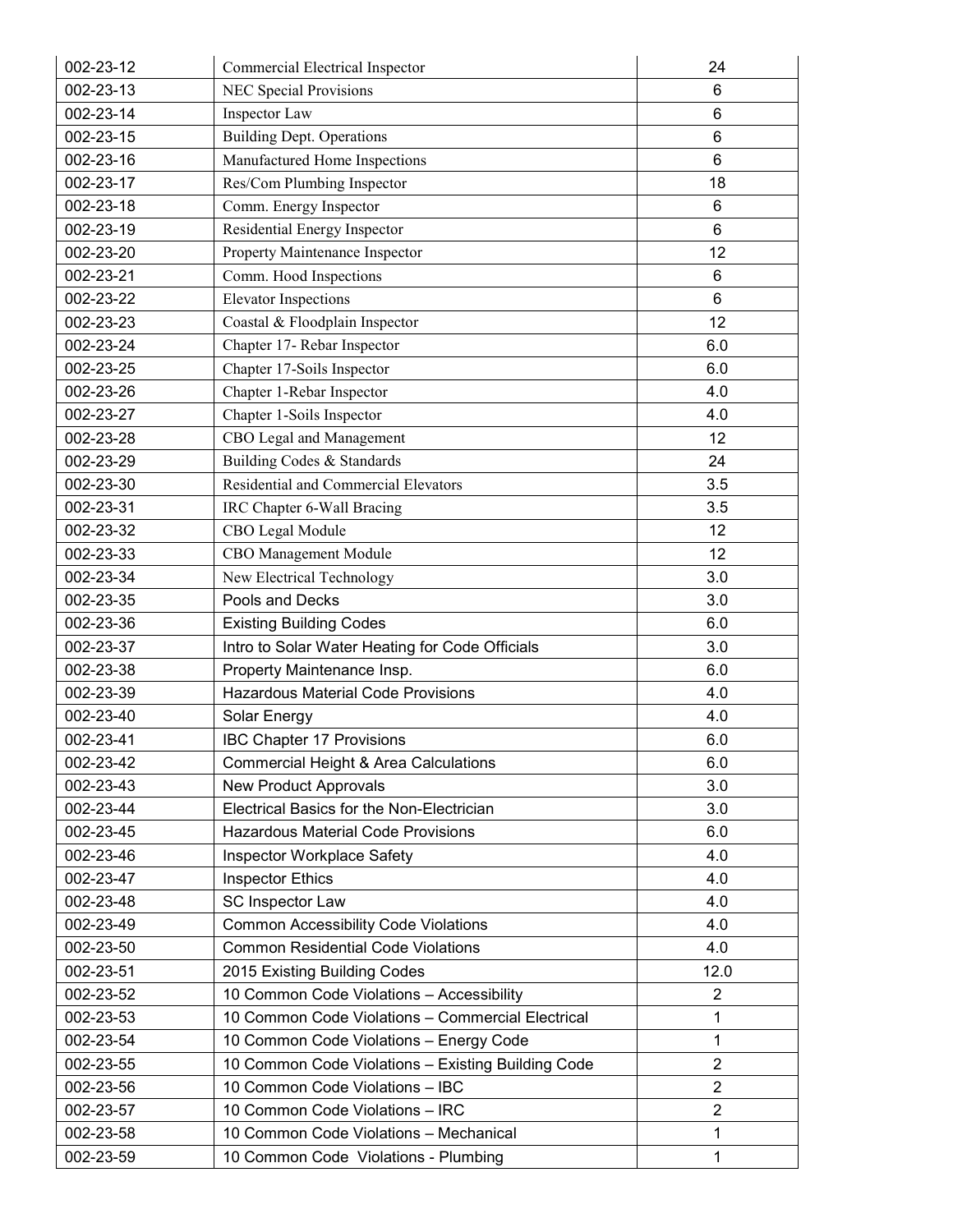| 002-23-60    | 10 Common Code Violations - Residential Electric                 | 1                                 |
|--------------|------------------------------------------------------------------|-----------------------------------|
| 002-23-61    | 2017 Changes To SC Law                                           | $\overline{2}$                    |
| 002-23-62    | Elevators and Areas of Refuge                                    | 3.0                               |
| 002-23-63    | <b>Code Change Process</b>                                       | 1.5                               |
| 002-23-64    | Significant Changes to the 2017 ICC/A117.1                       | 6.0                               |
| 002-23-65    | Significant Changes to the 2017 ICC/A117.1                       | 4.0                               |
| 002-23-66    | 2018 IBC Code Changes                                            | 3.0 Hrs(1/2Day)<br>6Hrs (All Day) |
| 002-23-67    | 2018 IRC Building Code Changes                                   | 3.0 Hrs(1/2Day)<br>6Hrs (All Day) |
| 002-23-68    | 2018 IRC Mechanical, Gas, Plumbing, & Electrical Code<br>Changes | 3.0 Hrs(1/2Day)<br>6Hrs (All Day) |
| 002-23-69    | 2018 IMC, IPC, & IFGC Code Changes                               | 3.0 Hrs(1/2Day)<br>6Hrs (All Day) |
| 002-23-70    | 2017 NEC Significant Changes                                     | 4.0                               |
| 002-23-71    | 2018 IFC Code Changes                                            | 6.0                               |
| 002-23-72    | <b>Commercial Plumbing Plan Review</b>                           | 12                                |
| 002-23-73    | Commercial Mech. Plan Review                                     | 2days-12hrs                       |
| 002-23-74    | <b>SC Residential Energy</b>                                     | 4.0                               |
| 002-23-75    | <b>Commercial Gas Plan Review</b>                                | 6.0                               |
| 002-23-76    | Solar Energy Code Provisions                                     | 3.0                               |
| 002-23-77    | IRC Ch. 3 Life-Safety Code Provisions                            | 3.0                               |
| 002-23-78    | IBC Ch. 10 Means of Egress                                       | 3.0                               |
| 002-23-79SP  | <b>SC Residential Energy</b>                                     | 4.0                               |
| 002-23-80SP  | Human Resources Mgmt                                             | 4.0                               |
| 002-23-81SP  | Means of Egress                                                  | 4.0                               |
| 002-23-82SP  | 2018 ISPSC Swimming Pool and Spa Code                            | 4.0                               |
| 002-23-83SP  | IRC Ch.3 Life Safety Code Provisions                             | 4.0                               |
| 002-23-84SP  | 2017 NEC Code Changes                                            | 4.0                               |
| 002-23-85SP  | 2017 ICC/A117.1 Code Changes                                     | 4.0                               |
| 002-23-86SP  | 2018 IRC Building Code Changes                                   | 4.0                               |
| 002-23-87SP  | 2018 IBC Code Changes                                            | 4.0                               |
| 002-23-88SP  | 2018 IFC Code Changes                                            | 4.0                               |
| 002-23-89SP  | 2018 IPC and IRC Plumbing Code Changes                           | 2.0                               |
| 002-23-90SP  | 2018 IMC and IRC Mech/Gas Code Changes                           | 2.0                               |
| 002-23-91SP  | Legal Aspects of Code Admin                                      | 4.0                               |
| 002-23-92SP  | Building Dept. Admin.                                            | 4.0                               |
| 002-23-93SP  | Solar Energy Code Provisions                                     | 4.0                               |
| 002-23-94SP  | IRC CH.3 Structure Provisions                                    | 2.0                               |
| 002-23-95SP  | IRC Concrete & Masonry Provisions                                | 3.0                               |
| 002-23-96SP  | IRC Smoke & Carbon Monoxide Alarms                               | 1.0                               |
| 002-23-97SP  | <b>Electrical Basics</b>                                         | 2.0                               |
| 002-23-98SP  | <b>Branch Circuit &amp; Conductor Calculations</b>               | 2.0                               |
| 002-23-99SP  | IRC Power & Lighting Distribution                                | 4.0                               |
| 002-23-100SP | <b>IRC Swimming Pool Code</b>                                    | 1.0                               |
| 002-23-101SP | <b>IRC Electrical Service Code Provisions</b>                    | 3.0                               |
| 002-23-102SP | IBC Occupancy & Construction Types                               | 3.0                               |
| 002-23-103SP | IBC Height & Area                                                | 1.0                               |
| 002-23-104SP | <b>IBC Fire Resistance Construction</b>                          | 3.0                               |
| 002-23-105SP | <b>IBC Fire Protection Code Provisions</b>                       | 2.0                               |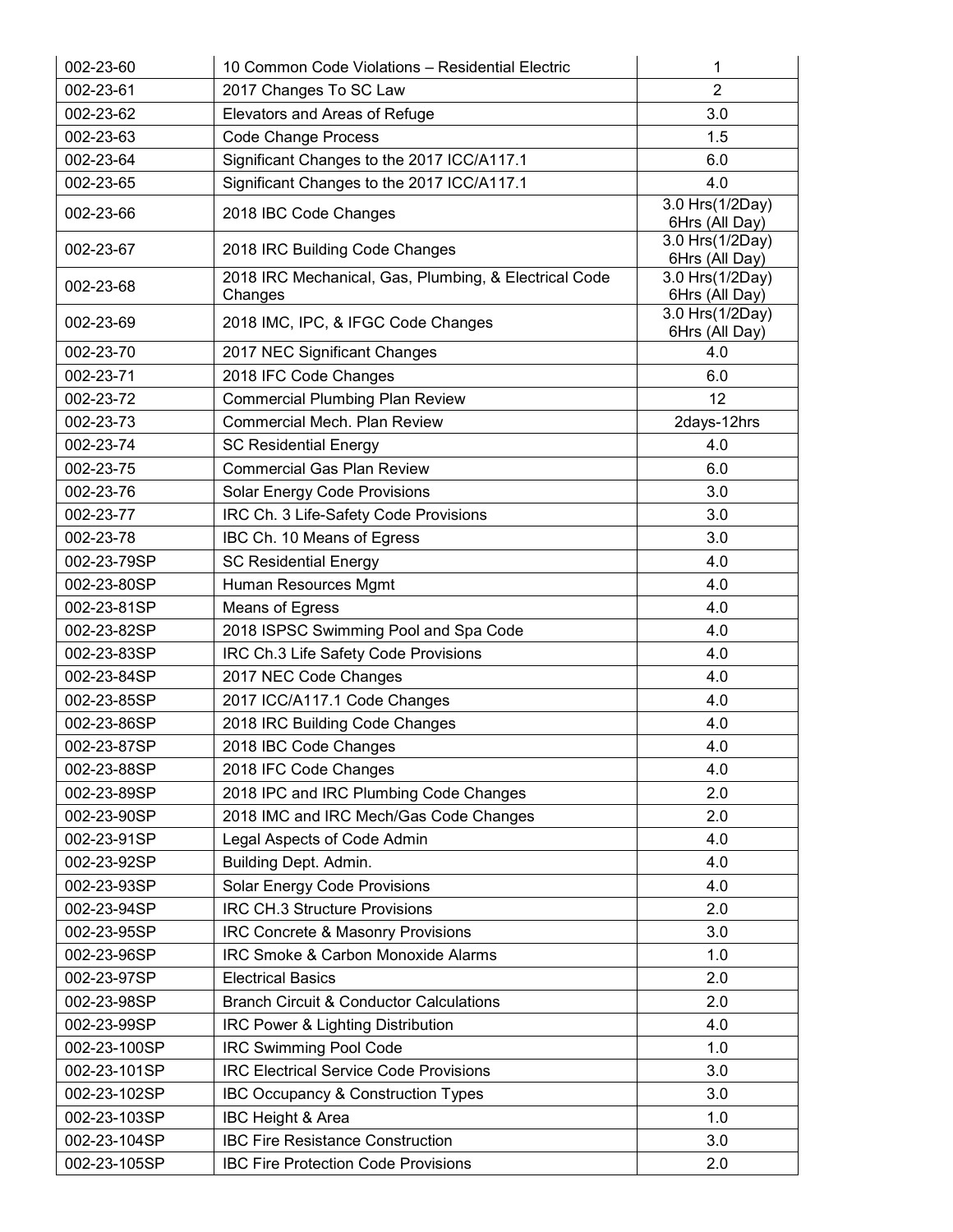| 002-23-106SP | <b>IBC Chapter 16 Structural Loads</b>                                           | 2.0            |
|--------------|----------------------------------------------------------------------------------|----------------|
| 002-23-107SP | IBC Chapter 17 Special Inspections                                               | 2.0            |
| 002-23-108SP | IBC Concrete & Masonry Code Provisions                                           | 2.0            |
| 002-23-109SP | IBC Wood & Glass Code Provisions                                                 | 2.0            |
| 002-23-110SP | IBC Chapters 27-34 Code Provisions                                               | 1.0            |
| 002-23-111   | <b>Solar Panels</b>                                                              | 1.0            |
| 002-23-112   | <b>Mechanical Plan Review</b>                                                    | 18hrs          |
| 002-23-113   | <b>Plumbing Plan Review</b>                                                      | 18hrs          |
| 002-23-114   | <b>Electrical Plan Review</b>                                                    | 18hrs          |
| 002-23-115   | <b>IRC Wood Construction Provisions</b>                                          | 5hrs           |
|              | <b>MiTek Builder Products</b>                                                    |                |
|              | Marvin Strzyzewski                                                               |                |
|              | $\frac{\text{maryins}(\hat{a})}{\text{mi.com}}$ 252-368-3048                     |                |
| 003-23-01    | How to read Truss Placement Plans & Design<br>Drawings                           | 1.0            |
| 003-23-02    | <b>Basic Connector Training 101</b>                                              | 1.0            |
| 003-23-03    | <b>Residential Wood deck Construction</b>                                        | 1.0            |
| 003-23-04    | Light-Frame Mid Rise Buildings                                                   | 1.0            |
| 003-23-05    | Temp & Perm. Restraint & Bracing of Metal Plate<br><b>Connected Wood Trusses</b> | 1.0            |
|              |                                                                                  |                |
|              | <b>Atlantic Coast Electric Supply</b>                                            |                |
|              | Joan Davis/ epicmeetings@aol.com                                                 |                |
| 004-23-01    | National Electric Code Review Update<br><b>Mount Pleasant Building Services</b>  | 6.0            |
|              | William Horne                                                                    |                |
|              | WHorne@tompsc.com                                                                |                |
| 005-23-01    | DP & Wind Born Debris Requirements                                               | $\overline{2}$ |
| 005-23-02    | <b>Building Codes</b>                                                            | $\overline{2}$ |
| 005-23-03    | 2009 IECC Chapter1 & Bldg. Envelop Req.                                          | 2.0            |
| 005-23-04    | Performing Res. Elec. Rough Insp.                                                | 1.0            |
| 005-23-05    | Annual Initial Damaged Assessment Training                                       | 1.0            |
| 005-23-06    | AIA Safety Assessment Program Training Course                                    | 2.0            |
| 005-23-07    | Flood Map and Elevation Certificate Changes Training<br>Course                   | 6.0            |
| 005-23-08    | Real Estate in the Floodplain Training Course                                    | 3.75           |
| 005-23-09    | 2018 Significant IBC Code Changes                                                | 2.25           |
| 005-23-10    | 2018 Significant IRC Code Changes                                                | 3.5            |
|              | SC ASSOCIATION FOR HAZARD MITIGATION                                             |                |
|              | Katherine Faith<br>843-202-6943                                                  |                |
| 006-23-01    | I-Code Flood Provisions                                                          | 2.0            |
|              | Froehling & Robertson, Inc.                                                      |                |
|              | ATuck@FandR.com- Alan Tuck                                                       |                |
|              | scharlton@fandr.com - Steve Charlton                                             |                |
| 007-23-01    | Introduction to Geotechnical Engineering 101                                     | 1.0            |
| 007-23-02    | Soils & Foundations-Addressing Code Compliance                                   | 1.0            |
| 007-23-03    | Concrete Special Insp. In Accord with IBC and ACI 318                            | 1.0            |
| 007-23-04    | Hot Weather Concreting-ACI 305                                                   | 1.0            |
| 007-23-05    | Masonry Special Insp. IBC Ch. 17, ACI 530, TMS 402                               | 1.0            |
| 007-23-06    | <b>IBC Code Compliance-All Disciplines</b>                                       | 1.0            |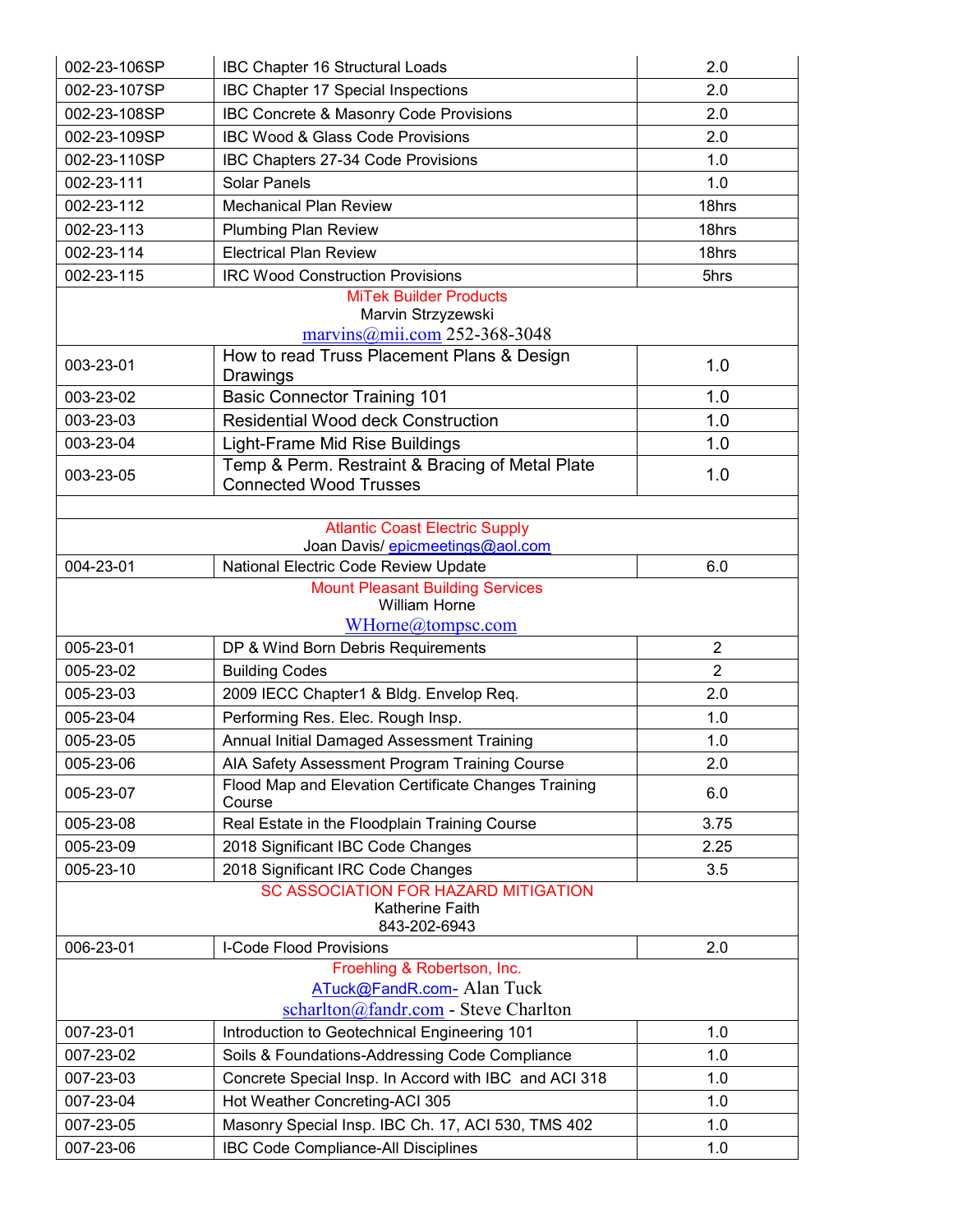| 007-23-07 | Structural Steel Special Insp.-AISC 360, AWS, IBC                                      | 1.0            |
|-----------|----------------------------------------------------------------------------------------|----------------|
| 007-23-08 | Code Training For All Special Inspection Disciplines                                   | 4.0            |
| 007-23-09 | Concrete Field Technician I                                                            | 5.0            |
| 007-23-10 | Reinforcing Steel Field Technician I                                                   | 4.5            |
|           | TPC Midco Corp, LLC f/k/a Jade Learning                                                |                |
|           | ahbonilla@jadelearning.com or nyencich@tpctraining.com                                 |                |
|           | 1-800-443-5233                                                                         |                |
|           | all courses approved for On-line and live presentation                                 |                |
| 008-23-01 | 2017 NEC Changes (Online)                                                              | 12             |
| 008-23-02 | 2017 NEC CHANGES PART 1                                                                | 8              |
| 008-23-03 | 2017 NEC CHANGES PART 2                                                                | 8              |
| 008-23-04 | COMMERCIAL & INDUSTRIAL WIRING (2017 NEC)                                              | 8              |
| 008-23-05 | INSTALLING SERVICES (2017 NEC)                                                         | $\overline{4}$ |
| 008-23-06 | OVERCURRENT PROPTECTION (2017 NEC)                                                     | $\overline{4}$ |
|           | Maxson and Associates, Inc.                                                            |                |
|           | $imcphail@maxson$ associates.com<br>Design Solutions: Smoke Protection at the Elevator | 1              |
| 009-23-01 | Hoistway                                                                               |                |
|           | Opening Doors to Design Opportunities with the Model                                   |                |
| 009-23-02 | <b>Building Codes</b>                                                                  | 1              |
| 009-23-03 | Fire and Smoke Curtains: Meeting Atrium Smoke                                          | 1              |
| 009-23-04 | Requirements<br>First Responder-Fire and Smoke Rated Curtains                          | 1              |
| 009-23-05 |                                                                                        | 1              |
|           | New code Req. for Fire Rated Doors & Hardware                                          |                |
| 009-23-06 | <b>Understanding Storm Shelters</b>                                                    | 1              |
| 009-23-07 | Cracking the Code on Fire / Smoke Rated Opening<br>Assemblies                          | 1              |
|           | <b>Dan Scullion</b>                                                                    |                |
|           | dscullion@strongtie.com                                                                |                |
| 010-23-01 | <b>Continuous Load Path IRC/IBC</b>                                                    | 1              |
| 010-23-02 | ICC-DCK101                                                                             | 1.0            |
|           | <b>Curt Whaley</b>                                                                     |                |
| 011-23-01 | CWhaley@florenceco.org                                                                 | 24             |
|           | <b>Commercial Building Code</b>                                                        |                |
|           | <b>Synergy Engineering, PA</b><br>Joel Davis/David Pelfrey                             |                |
|           | 704-405-3810/ jwarren@consultsynergy.com                                               |                |
| 012-23-01 | Seismic Requirements for Restraint of Non Structural                                   | 1.0            |
|           | Components                                                                             |                |
|           | <b>Mike Holt Enterprises</b><br>888-632-2633                                           |                |
|           | ceuonline@mikeholt.com                                                                 |                |
| 013-23-01 | 2017 NEC Code Changes-Part 1-On-line-CEU Credit<br><b>ONLY</b>                         | 6hrs           |
| 013-23-02 | 2017 NEC Code Changes-Part 2-On-Line- CEU Credit<br><b>ONLY</b>                        | 6hrs           |
| 013-23-03 | 2017 NEC Changes-90-820-On-Line- CEU Credit ONLY                                       | 6hrs           |
| 013-23-04 | 2017 Bonding & Grounding-On-Line- CEU Credit ONLY                                      | 6hrs           |
| 013-23-05 | 2017 Limited Energy & Communications-On-Line- CEU<br><b>Credit ONLY</b>                | 6hrs           |
| 013-23-06 | 2017 Wiring & Materials-On-Line- CEU Credit ONLY                                       | 6hrs           |
|           | 2017 Understanding NEC Requirements for Solar PV                                       |                |
| 013-23-07 | Systems-On-Line- CEU Credit ONLY                                                       | 6hrs           |
|           | <b>ICC-Section 8</b><br>Ronald Corum/865-686-1663                                      |                |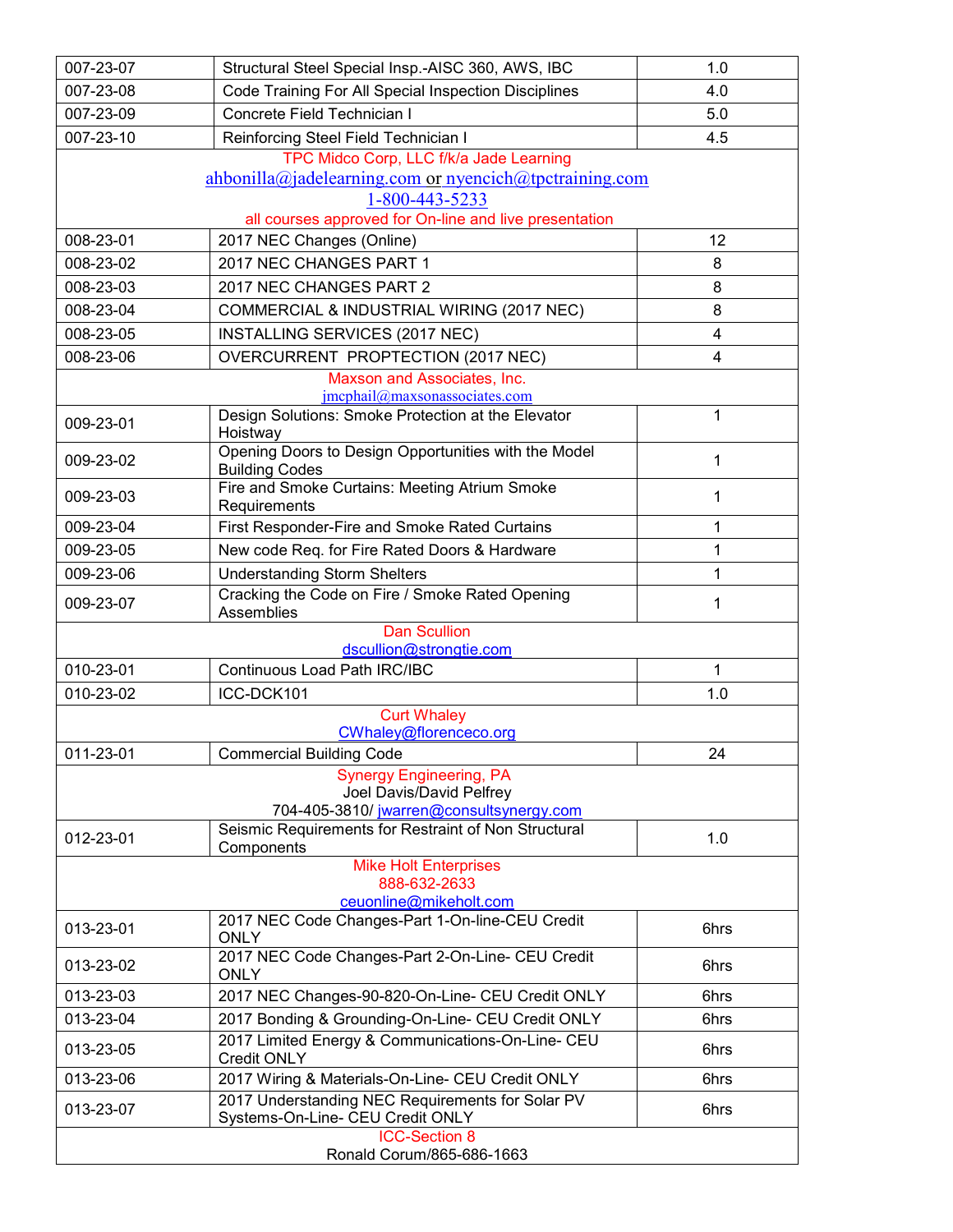|                 | rcorum@corumengineering.com                                                                                 |                             |
|-----------------|-------------------------------------------------------------------------------------------------------------|-----------------------------|
| 014-23-01       | Top 10 Issues on Structural Mishaps                                                                         | 3.0                         |
|                 | Icynene, Inc<br>Phil Brown/pbrown@comptonsales.com                                                          |                             |
| 015-23-01       | Key Spray Foam Insulation Code Considerations in SC                                                         | 1.0                         |
|                 | <b>American Wood Council</b>                                                                                |                             |
|                 | Paul Coats/ pcoats@awc.org                                                                                  |                             |
| 016-23-01       | Residential Wood deck Construction/Guide 2015                                                               | 2.0                         |
| 016-23-02       | <b>Basics residential Wood Frame Construction</b>                                                           | 2.0                         |
| 016-23-03       | Outcomes of the ICC Tall Wood Building Ad Hoc<br><b>Committee Proposals and Discussions</b>                 | 1.5                         |
| 016-23-04       | <b>Connections solutions for Wood Frame Structures</b>                                                      | 1.0                         |
| 016-23-05       | Significant Changes to the 2018 IRC for Wood<br>Construction                                                | 1.0                         |
| 016-23-06       | MAT-210- Traditional & Engineered Wood Products                                                             | 2.0                         |
| 016-23-07       | Application of AWC Design for Code Acceptance No. 6                                                         | 2.0                         |
|                 | S & E Code Training<br>Eric Williams-803-528-6267<br>ewilliams@secodetraining.com                           |                             |
| 017-23-01       | <b>Residential Building Inspector</b>                                                                       | 4days= 24hrs                |
| 017-23-02       | Residential Mech. Insp.                                                                                     | 3days=<br>18hrs             |
| 017-23-03       | Residential Plumbing Insp.                                                                                  | 3days= 18hrs                |
| 017-23-04       | Significant Changes to the IRC 2018                                                                         | 6hrs                        |
| 017-23-05       | Significant Changes to the IBC 2018                                                                         | 6hrs                        |
| 017-23-06       | Residential Electrical Insp.                                                                                | 3days= 18hrs                |
| 017-23-07       | <b>Commercial Plumbing</b>                                                                                  | 3days=18hrs                 |
| 017-23-08       | Commercial Mech.                                                                                            | 3days= 18hrs                |
| $017 - 23 - 09$ | <b>Commercial Building</b>                                                                                  | 4days= 24hrs                |
| 017-23-10       | 2018 IRC, Chapter 3: Life Safety                                                                            | 6hrs                        |
| 017-23-11       | Significant Changes to the 2018 IPC, IMC, and IFGC                                                          | 3hrs                        |
| 017-23-12       | 2018 IBC Multifamily Dwellings                                                                              | 6hrs                        |
| 017-23-13       | 2018 IBC Means of Egress/Exit Systems                                                                       | 6hrs                        |
| 017-23-14       | One & Two Family Dwelling Electrical Systems-2018 IRC                                                       | 6hrs                        |
|                 | <b>Fire Containment Training Services</b><br>Brice Miller/970-223-4985<br>brice@firecontainmenttraining.com |                             |
| 018-23-01       | Firestopping-Plan review and Inspection                                                                     | 6.0                         |
|                 | Touch the Future, Inc<br>Sandy Hanebrink/ admin@touchthefuture.us<br>www.touchthefuture.us<br>864-221-4011  |                             |
| 019-23-01       | ADA & IBC Standards                                                                                         | 11.5/ 2 Days                |
|                 |                                                                                                             |                             |
|                 | <b>BOASC</b><br>mmcclam@pceg.net; grbeste@heainc.com                                                        |                             |
| 020-23-01       | Safety Assessment Program                                                                                   | 5.0                         |
| 020-23-02       | 2021 BOASC Annual Educational Conference                                                                    | $2$ days = 12hrs            |
| 020-23-03       | 2022 BOASC Annual Educational Conference                                                                    | $2\frac{1}{2}$ days = 17hrs |
|                 | RCI of SC, Inc.<br>Michael Berry-864-542-7162/ mberry@rciscinc.com                                          |                             |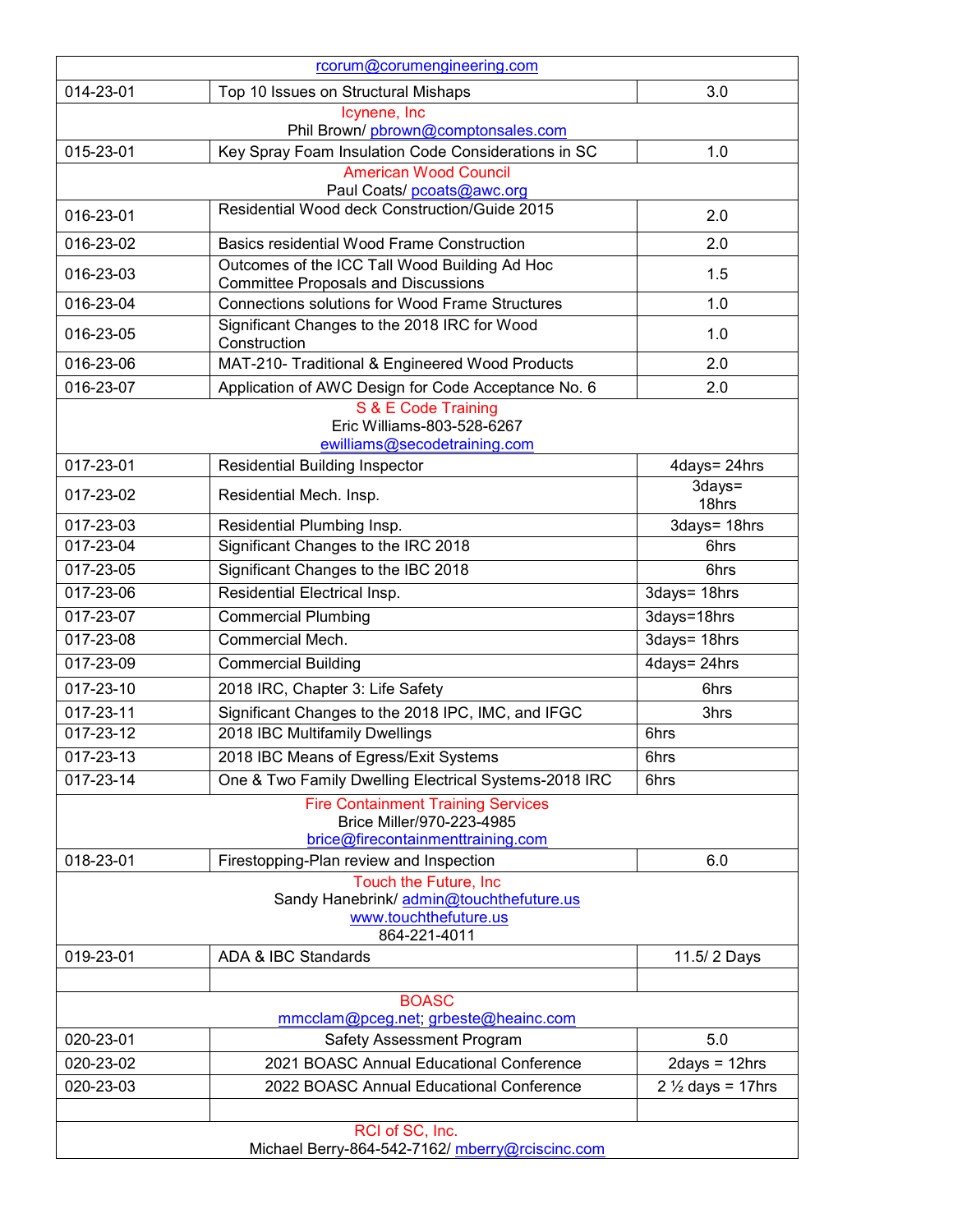|           | Michael Doles-864-316-6013/ mdoles@rciscinc.com                                           |                |
|-----------|-------------------------------------------------------------------------------------------|----------------|
| 021-23-01 | Introduction to Reinforcing Steel                                                         | 1.5            |
| 021-23-02 | IBC Chapter 17 Special Inspections Overview                                               | 1.5            |
| 021-23-03 | Soils and Foundations w/Designers in Mind                                                 | 1.5            |
| 021-23-04 | ACT, Fire Penetrations and Epoxy Anchors                                                  | 1.5            |
| 021-23-05 | Reinforced Concrete and Structural Steel                                                  | 1.5            |
| 021-23-06 | Commercial Ceiling Grid Inspection(Old #027-15-01)                                        | 2              |
| 021-23-07 | Firestop 101(Old #027-15-02)                                                              | $\overline{2}$ |
| 021-23-08 | Fire, Smoke, and Combination Dampers                                                      | 2.0            |
| 021-23-09 | <b>Chapter 9 Fire Protection Systems</b>                                                  | 4.5            |
| 021-23-10 | <b>Commercial Plumbing Chapters 1-6</b>                                                   | 6.5            |
| 021-23-11 | <b>Commercial Plumbing Chapters 7-14</b>                                                  | 6.0            |
| 021-23-12 | Fuel Gas Code-Plumbing                                                                    | 5.0            |
| 021-23-13 | Firestop 101                                                                              | 1.25           |
| 021-23-14 | Commercial Inspections of Assembly & Educational<br>Occupancies                           | 4.5            |
| 021-23-15 | The South Carolina Permit Office                                                          | 2hrs           |
|           | <b>APA-The Engineered Wood Association</b><br>704-325-3047/ warren.hamrick@apawood.org    |                |
| 022-23-01 | Wall Bracing 101, ICC Course #13801                                                       | 1.0            |
| 022-23-02 | Converting to advanced Framing; ICC Course#18047                                          | 1.0            |
| 022-23-03 | Better Understanding of Structural Composite Lumber and<br>I-Joists; ICC Course#8827      | 1.0            |
| 022-23-04 | Frame for Success ICC # 21881                                                             | 1.0            |
|           | National Fire Academy/SC STATE FIRE<br>Nathan Ellis Nathan.Ellis@llr.sc.gov               |                |
| 023-23-01 | NFA Residential Sprinkler Plan Review                                                     | 2days=12hrs    |
| 023-23-02 | Partnership in Code Enforcement-Service and Support to<br>save lives and property         | 1.0            |
| 023-23-03 | Applying the SC Fire Sprinkler Law to Commercial &<br><b>Residential Occupancies</b>      | 1.5            |
| 023-23-04 | The Power of Code Enforcers to Create a Fire Safe South                                   | 1.0            |
| 023-23-05 | SC Fire Marshal's Rules and Regulations                                                   | 4.0            |
| 023-23-06 | Responder Radio Coverage in Buildings                                                     | 1.0            |
| 023-23-07 | Fire Marshals Office Update                                                               | 1.0            |
|           | <b>SBCA</b><br>608-310-6768/ tkutz@qualtim.com                                            |                |
| 024-23-01 | An Inspector's Guide-Design, Install, & Repair                                            | 2.0            |
|           | <b>Kinetics Noise Control</b><br><b>Ricky Espinosa</b><br>www.hahnmason.com /843-303-0948 |                |
| 025-23-01 | Intro to IBC-Restraint Systems                                                            | 1.5            |
|           | <b>Allan Block Corp-IACET</b><br>www.allanblock.com                                       |                |
| 026-23-01 | Allan Block Segmental Retaining Wall Insp. Program                                        | 1.0            |
|           | Ezekiel Enterprises, LLC dba EZ-path.com<br>sanderson@earthworksgroup.com                 |                |
| 027-23-01 | Structural Design Criteria For Structures Other Than<br><b>Buildings</b>                  | 2.0            |
|           | West Coast Code Consultants, Inc.<br>www.WC-3.com<br>brittanya@wc-3.com                   |                |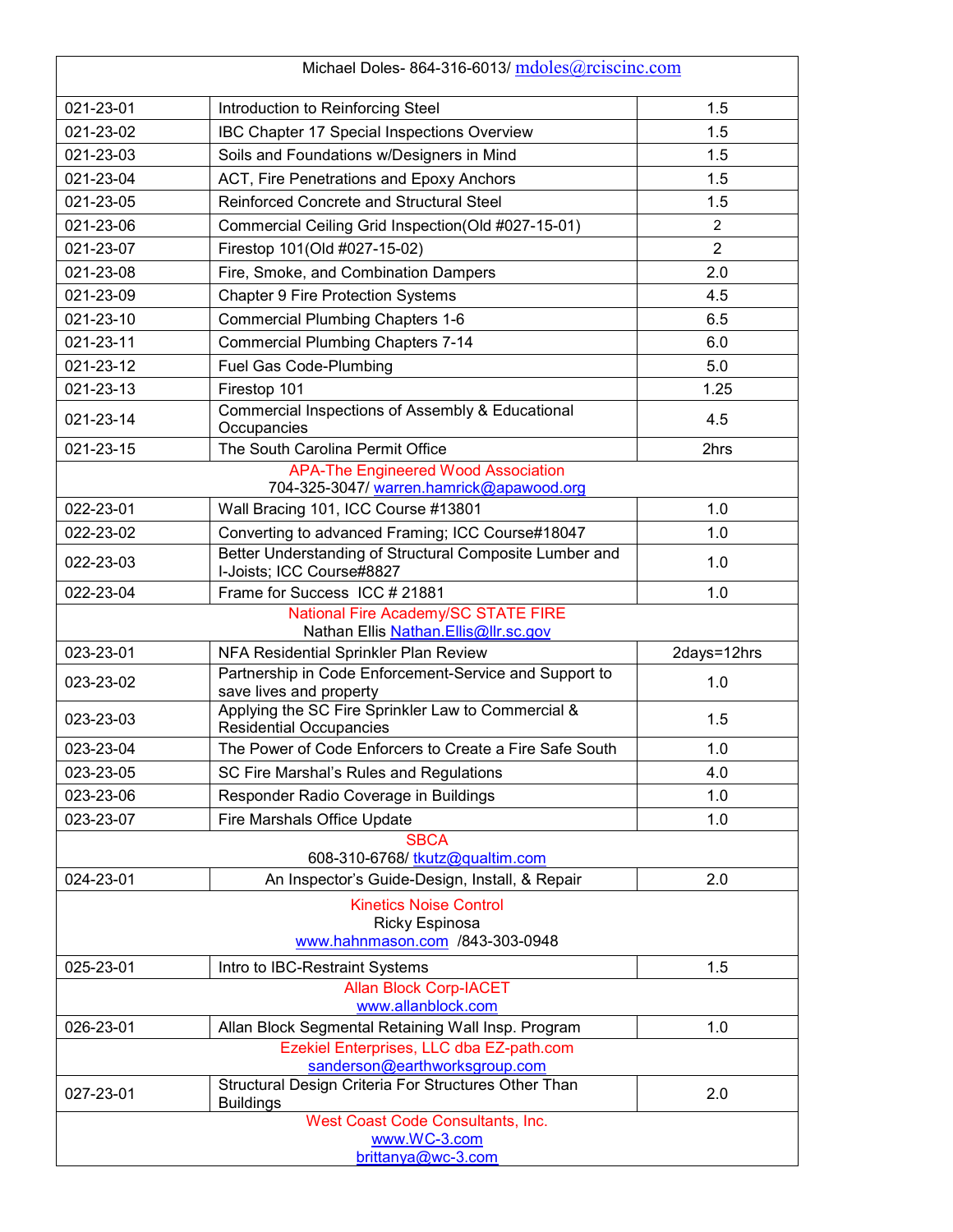|           | 1-385-237-3722                                                                             | <b>CEU Credit Only</b> |
|-----------|--------------------------------------------------------------------------------------------|------------------------|
| 028-23-01 | Commercial Mech. Insp.                                                                     | 6.0                    |
| 028-23-02 | <b>Commercial Elect. Part 1</b>                                                            | 13                     |
| 028-23-03 | <b>Commercial Elect. Part 2</b>                                                            | 13                     |
| 028-23-04 | <b>Commercial Building</b>                                                                 | 12                     |
| 028-23-05 | <b>Commercial Plumbing</b>                                                                 | 6.0                    |
| 028-23-06 | Fire Inspector I                                                                           | 18                     |
| 028-23-07 | Permit Technician                                                                          | 1.5                    |
| 028-23-08 | <b>Solar PV Installations</b>                                                              | 6                      |
| 028-23-09 | 2018 IRC Update                                                                            | 1.5                    |
| 028-23-10 | 2018 IMC/IFGC/IPC Update                                                                   | 1.5                    |
| 028-23-11 | 2018 IBC Update                                                                            | $\overline{2}$         |
| 028-23-12 | Accessibility-2018 IBC/ICC A117.1-2009                                                     | $6\phantom{1}6$        |
| 028-23-13 | Fire Inspector II                                                                          | 12hrs                  |
| 028-23-14 | <b>IRC-Residential Building</b>                                                            | 6hrs                   |
| 028-23-15 | <b>Residential Solar Plan Review</b>                                                       | 6hrs                   |
| 028-23-16 | <b>Hazardous Materials</b>                                                                 | 4.5hrs                 |
| 028-23-17 | 2018 Existing Building Code                                                                | 6hrs                   |
| 028-23-18 | Legal Aspects of Code Admin                                                                | 6hrs                   |
| 028-23-19 | Residential Elect. Insp.                                                                   | 6hrs                   |
| 028-23-20 | Residential Mech. Insp                                                                     | 6hrs                   |
| 028-23-21 | Residential Plumbing Insp.                                                                 | 2.5hrs                 |
| 028-23-22 | Solar PV Plan Review-2014 NEC                                                              | 6hrs                   |
| 028-23-23 | <b>Fire Plans Examiner</b>                                                                 | 6hrs                   |
| 028-23-24 | 2021 IBC Update                                                                            | 4hrs                   |
| 028-23-25 | <b>Energy Storage Systems</b>                                                              | 3.5hrs                 |
| 028-23-26 | Solar PV Inspections                                                                       | 3hrs                   |
| 028-23-27 | Residential Solar PV Plan Reviews & Inspections                                            | 6hrs                   |
|           | <b>Municipal Association of SC</b><br>www.masc.sc<br>803-933-1257                          |                        |
| 029-23-01 | Advocacy 101                                                                               | $1.5$ hrs-             |
|           | <b>TOWN OF KIAWAH ISLAND</b><br><b>BRUCE SPICHER</b><br>bspicher@kiawahisland/843-768-5107 |                        |
| 030-23-01 | 2018 Residential Electrical Inspector                                                      | 3Days= 18hrs           |
|           | CTI, LLC<br>MICHAEL BERRY/864-542-7162                                                     |                        |
| 031-23-01 | 2017 NEC Residential Changes                                                               | 2.5                    |
| 031-23-02 | ANSI A117.1-2017 Overview                                                                  | 6.0                    |
| 031-23-03 | <b>Firestopping Inspections</b>                                                            | 1.0                    |
|           | <b>JOHN PRUETT-GREENVILLE</b>                                                              |                        |
| 032-23-01 | jpruett@greenvillesc.gov /864-467-4565<br>ICC ANSI 117.1-Accessibility Standard            | 1.0                    |
|           | Clear <sub>2</sub><br>Bruce Murray/ 404-964-4311                                           |                        |
|           | brucem@clear2.com                                                                          |                        |
| 033-23-01 | <b>HVAC Load Calculation Continue Education</b>                                            | 2Day=12hrs             |
|           | PTI (Post-Tensioning Institute)<br>www.post-tensioning.org                                 |                        |
| 034-23-01 | PTI Level 1 Unbonded PT Installer & Inspector                                              | 3Days=18hrs            |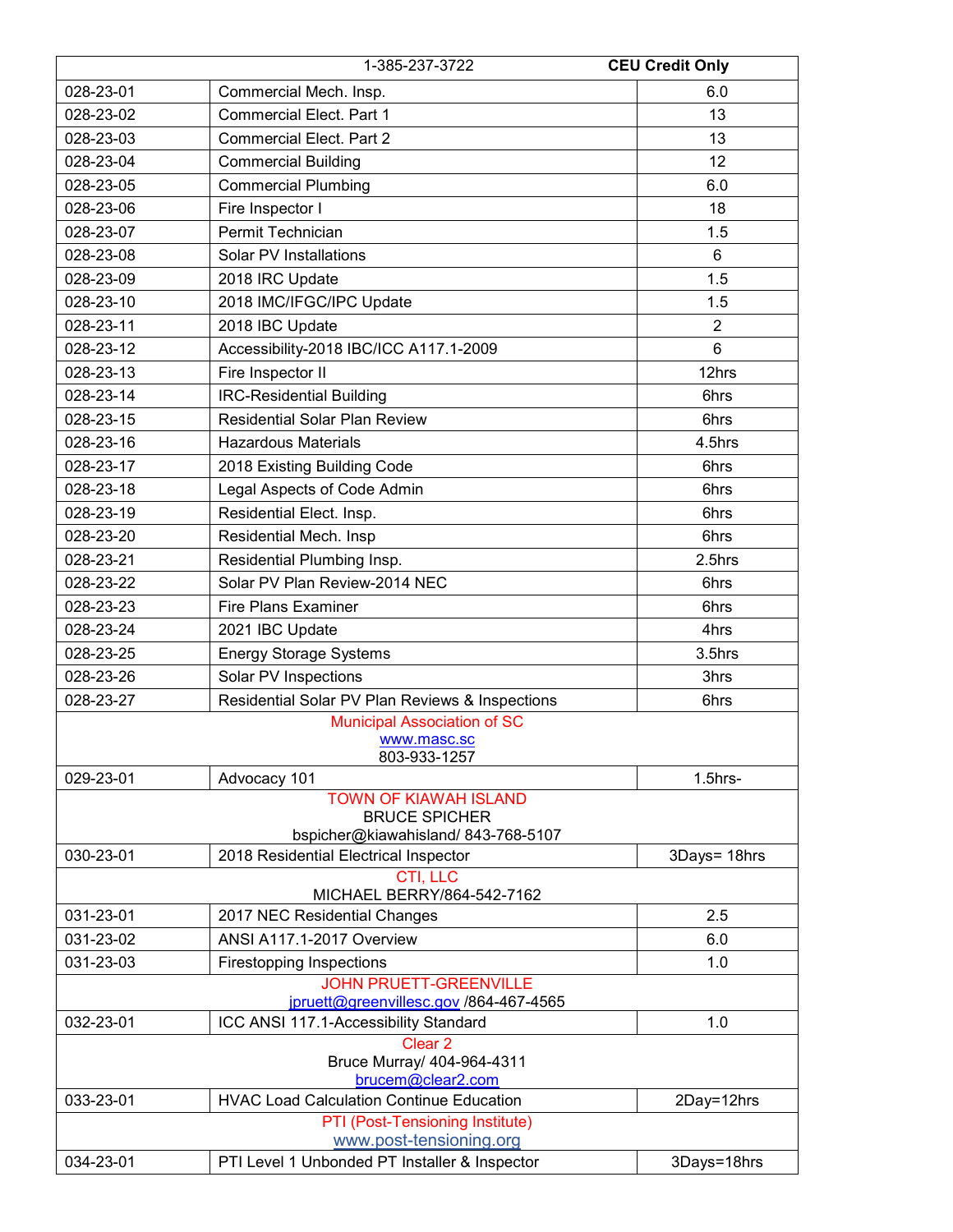|           | <b>NOVA</b>                                                                                                 |                      |
|-----------|-------------------------------------------------------------------------------------------------------------|----------------------|
|           | Patrick Brownlee-864-213-1146                                                                               |                      |
|           | pbrownlee@usanova.com<br>Usanova.com                                                                        |                      |
| 035-23-01 | Soil Basics-Fill Placement & Compaction                                                                     | 3.5                  |
| 035-23-02 | IBC Special Inspection an Overview                                                                          | 3.0                  |
| 035-23-03 | <b>Basic Concrete</b>                                                                                       | 3.0                  |
| 035-23-04 | QA/QC in the Field                                                                                          | 3.0                  |
| 035-23-05 | <b>Advanced Masonry</b>                                                                                     | 4.0                  |
| 035-23-06 | Sprayed Fire Resistive Materials                                                                            | 2.5                  |
| 035-23-07 | <b>Structural Steel &amp; Bolting</b>                                                                       | 6.0                  |
|           | <b>Synergy Engineering, PA</b><br>Joel Davis/David Pelfrey<br>704-405-3810/ jwarren@consultsynergy.com      |                      |
| 036-23-08 | Seismic Requirements for Restraint of Non Structural<br>Components                                          | 1.0                  |
|           | <b>SI</b> Certs<br>www.sicerts.com<br>385-364-2929<br>chris@sicerts.com                                     |                      |
| 037-23-01 | <b>Commercial Building</b>                                                                                  | 24hrs                |
| 037-23-02 | <b>Commercial Mechanical</b>                                                                                | 24hrs                |
| 037-23-03 | <b>Commercial Plumbing</b>                                                                                  | 24hrs                |
| 037-23-04 | <b>Commercial Electrical</b>                                                                                | 24hrs                |
|           | <b>Midwest Universities Radon Consortium</b><br>stephalittre@ksu.edu<br>785-532-4995                        |                      |
|           |                                                                                                             |                      |
| 038-23-01 | <b>Radon Resistant New Construction</b>                                                                     | 4.0-CEU's Only       |
|           | <b>3M Protection Products</b><br>www.3m.com/construction   www.3m.com/firestop   www.3m.com/buildsmarter    |                      |
| 039-23-01 | <b>Fire Protection Products</b>                                                                             | 3.0                  |
|           | <b>SC Emergency Management Division</b><br>Louis Walter/ lwater@emd.sc.gov<br>803-737-8849                  |                      |
| 040-23-01 | Senior Officials Workshop                                                                                   | 3.0-CEU's Only       |
|           | <b>SES Foam, LLC</b><br>Aaron Davenport                                                                     |                      |
|           | adavenport@sesfoam.com / Website: www.sesfoam.com                                                           |                      |
| 041-23-01 | Introduction to Building Science                                                                            | 1.0-CEU's Only       |
| 041-23-02 | <b>Thermal Barriers and Thermal Performance</b><br><b>CC&amp;I Services, LLC</b><br>864-586-6111            | 1.0-CEU's Only       |
| 042-23-01 | jchristian@cciservicesllc.com<br><b>IMC Commercial Kitchen Hoods Exhaust &amp; Ventilation</b>              | 3.0 hrs              |
| 042-23-02 | IFC Section 907 and NEPA 72-Fire Alarm Systems                                                              | $6.0$ hrs            |
|           | <b>Building Enclosure Council (BEC)</b><br>Wayne Butler-843-724-1464<br>wbutler@appliedbuildingsciences.com |                      |
| 043-23-01 | How does my exterior wall perform in hot climate                                                            | 6.0hrs-CEU's<br>Only |
|           | <b>American Concrete Institute</b><br>Kerry Sutton-Kerry.Sutton@concrete.org                                |                      |
| 044-23-01 | <b>Rehabilitation of Existing Concrete Structures</b>                                                       | 1.0-CEU's Only       |